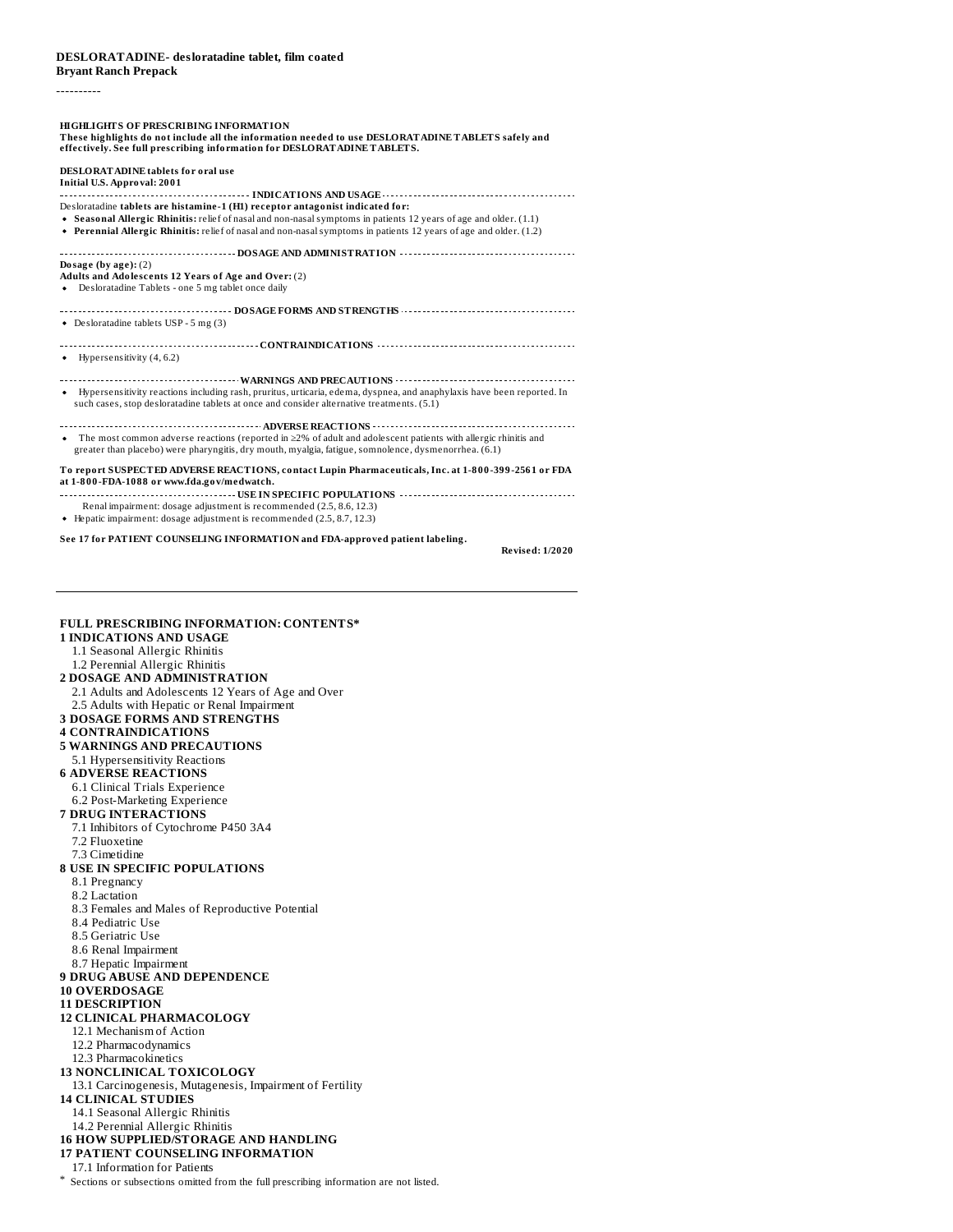# **FULL PRESCRIBING INFORMATION**

# **1 INDICATIONS AND USAGE**

#### **1.1 Seasonal Allergic Rhinitis**

Desloratadine tablets are indicated for the relief of the nasal and non-nasal symptoms of seasonal allergic rhinitis in patients 12 years of age and older.

# **1.2 Perennial Allergic Rhinitis**

Desloratadine tablets are indicated for the relief of the nasal and non-nasal symptoms of perennial allergic rhinitis in patients 12 years of age and older.

# **2 DOSAGE AND ADMINISTRATION**

Desloratadine tablets may be taken without regard to meals.

#### **2.1 Adults and Adoles cents 12 Years of Age and Over**

The recommended dose of desloratadine tablets is one 5 mg tablet once daily.

# **2.5 Adults with Hepatic or Renal Impairment**

In adult patients with liver or renal impairment, a starting dose of one 5 mg tablet every other day is recommended based on pharmacokinetic data. Dosing recommendation for children with liver or renal impairment cannot be made due to lack of data *[see CLINICAL PHARMACOLOGY (12.3)]*.

# **3 DOSAGE FORMS AND STRENGTHS**

Desloratadine tablets USP, 5 mg are light blue, circular, biconvex, film-coated tablets, debossed "LU" on one side and "S71" on other side.

# **4 CONTRAINDICATIONS**

Desloratadine tablets are contraindicated in patients who are hypersensitive to this medication or to any of its ingredients or to loratadine *[see WARNINGS AND PRECAUTIONS (5.1) and ADVERSE REACTIONS (6.2)].*

# **5 WARNINGS AND PRECAUTIONS**

#### **5.1 Hypers ensitivity Reactions**

Hypersensitivity reactions including rash, pruritus, urticaria, edema, dyspnea, and anaphylaxis have been reported after administration of desloratadine. If such a reaction occurs, therapy with desloratadine should be stopped and alternative treatment should be considered. *[See ADVERSE REACTIONS (6.2).]*

# **6 ADVERSE REACTIONS**

The following adverse reactions are discussed in greater detail in other sections of the label:

Hypersensitivity reactions. *[See WARNINGS AND PRECAUTIONS (5.1).]*

#### **6.1 Clinical Trials Experience**

Because clinical trials are conducted under widely varying conditions, adverse reaction rates observed in the clinical trials of a drug cannot be directly compared to rates in the clinical trials of another drug and may not reflect the rates observed in clinical practice.

### *Adults and Adolescents*

#### *Allergic Rhinitis:*

In multiple-dose placebo-controlled trials, 2834 patients ages 12 years or older received desloratadine tablets at doses of 2.5 mg to 20 mg daily, of whom 1655 patients received the recommended daily dose of 5 mg. In patients receiving 5 mg daily, the rate of adverse events was similar between desloratadine and placebo-treated patients. The percent of patients who withdrew prematurely due to adverse events was 2.4% in the desloratadine group and 2.6% in the placebo group. There were no serious adverse events in these trials in patients receiving desloratadine. All adverse events that were reported by greater than or equal to 2% of patients who received the recommended daily dose of desloratadine tablets (5 mg once daily), and that were more common with desloratadine tablets than placebo, are listed in Table 1.

**Table 1 Incidence of Advers e Events Reported by ≥2% of Adult and Adoles cent Allergic Rhinitis Patients Receiving Desloratadine Tablets**

| <b>Adverse Event</b>                                   | Desloratadine Tablets, 5 mg<br>$(n=1655)$ | Placebo<br>$(n=1652)$ |
|--------------------------------------------------------|-------------------------------------------|-----------------------|
| <b>Infections and Infestations</b>                     |                                           |                       |
| Pharyngitis                                            | 4.1%                                      | 2.0%                  |
| <b>Nervous System Disorders</b>                        |                                           |                       |
| Sommolence                                             | 2.1%                                      | 1.8%                  |
| <b>Gastrointestinal Disorders</b>                      |                                           |                       |
| Dry Mouth                                              | 3.0%                                      | 1.9%                  |
| <b>Musculoskeletal and Connective Tissue Disorders</b> |                                           |                       |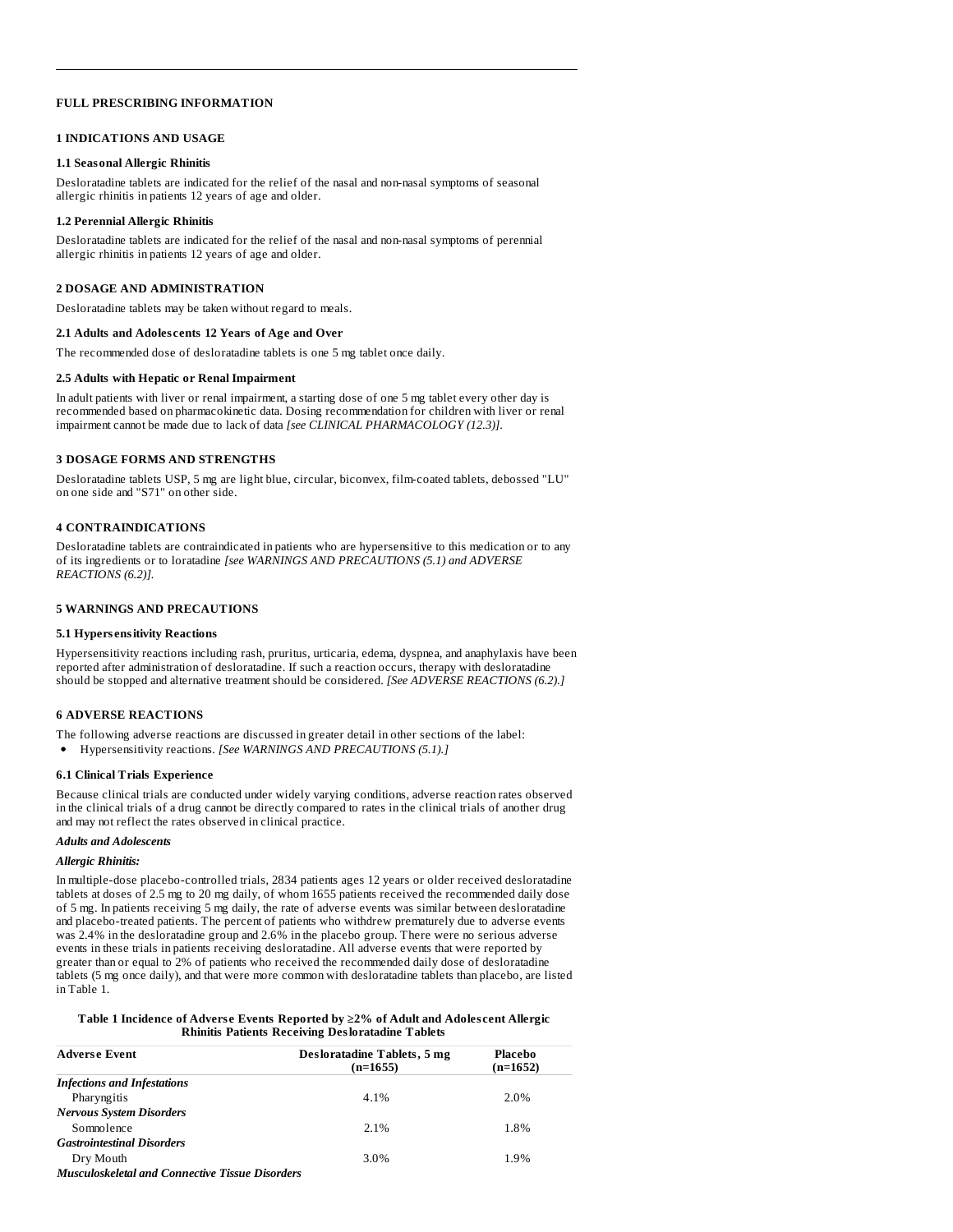| Myalgia                                                                     | $2.1\%$ | 1.8% |
|-----------------------------------------------------------------------------|---------|------|
| <b>Reproductive System and Breast Disorders</b>                             | $2.1\%$ | 1.6% |
| Dysmenorrhea<br><b>General Disorders and Administration Site Conditions</b> |         |      |
| Fatigue                                                                     | $2.1\%$ | 1.2% |

The frequency and magnitude of laboratory and electrocardiographic abnormalities were similar in desloratadine and placebo-treated patients.

There were no differences in adverse events for subgroups of patients as defined by gender, age, or race.

# *Pediatrics*

Two hundred and forty-six pediatric subjects 6 months to 11 years of age received desloratadine oral solution for 15 days in three placebo-controlled clinical trials. Pediatric subjects aged 6 to 11 years received 2.5 mg once a day, subjects aged 1 to 5 years received 1.25 mg once a day, and subjects 6 to 11 months of age received 1.0 mg once a day.

In subjects 6 to 11 years of age, no individual adverse event was reported by 2 percent or more of the subjects.

In subjects 2 to 5 years of age, adverse events reported for desloratadine and placebo in at least 2 percent of subjects receiving desloratadine oral solution and at a frequency greater than placebo were fever (5.5%, 5.4%), urinary tract infection (3.6%, 0%) and varicella (3.6%, 0%).

In subjects 12 months to 23 months of age, adverse events reported for the desloratadine product and placebo in at least 2 percent of subjects receiving desloratadine oral solution and at a frequency greater than placebo were fever (16.9%, 12.9%), diarrhea (15.4%, 11.3%), upper respiratory tract infections (10.8%, 9.7%), coughing (10.8%, 6.5%), appetite increased (3.1%, 1.6%), emotional lability (3.1%, 0%), epistaxis (3.1%, 0%), parasitic infection (3.1%, 0%), pharyngitis (3.1%, 0%), rash maculopapular (3.1%, 0%).

In subjects 6 months to 11 months of age, adverse events reported for desloratadine and placebo in at least 2 percent of subjects receiving desloratadine oral solution and at a frequency greater than placebo were upper respiratory tract infections (21.2%, 12.9%), diarrhea (19.7%, 8.1%), fever (12.1%, 1.6%), irritability (12.1%, 11.3%), coughing (10.6%, 9.7%), somnolence (9.1%, 8.1%), bronchitis (6.1%, 0%), otitis media (6.1%, 1.6%), vomiting (6.1%, 3.2%), anorexia (4.5%, 1.6%), pharyngitis (4.5%, 1.6%), insomnia (4.5%, 0%), rhinorrhea (4.5%, 3.2%), erythema (3.0%, 1.6%), and nausea (3.0%, 0%).

There were no clinically meaningful changes in any electrocardiographic parameter, including the QTc interval. Only one of the 246 pediatric subjects receiving desloratadine oral solution in the clinical trials discontinued treatment because of an adverse event.

# **6.2 Post-Marketing Experience**

Because adverse events are reported voluntarily from a population of uncertain size, it is not always possible to reliably estimate their frequency or establish a causal relationship to drug exposure. The following spontaneous adverse events have been reported during the marketing of desloratadine:

*Cardiac disorders:* tachycardia, palpitations

*Respiratory, thoracic and mediastinal disorders:* dyspnea

*Skin and subcutaneous tissue disorders:* rash, pruritus

*Nervous system disorders:* psychomotor hyperactivity, movement disorders (including dystonia, tics, and extrapyramidal symptoms), seizures (reported in patients with and without a known seizure disorder)

*Immune system disorders:* hypersensitivity reactions (such as urticaria, edema and anaphylaxis)

*Investigations:* elevated liver enzymes including bilirubin

*Hepatobiliary disorders:* hepatitis

*Metabolism and nutrition disorders:* increased appetite

# **7 DRUG INTERACTIONS**

# **7.1 Inhibitors of Cytochrome P450 3A4**

In controlled clinical studies co-administration of desloratadine with ketoconazole, erythromycin, or azithromycin resulted in increased plasma concentrations of desloratadine and 3 hydroxydesloratadine, but there were no clinically relevant changes in the safety profile of desloratadine. *[See CLINICAL PHARMACOLOGY (12.3)].*

# **7.2 Fluoxetine**

In controlled clinical studies co-administration of desloratadine with fluoxetine, a selective serotonin reuptake inhibitor (SSRI), resulted in increased plasma concentrations of desloratadine and 3 hydroxydesloratadine, but there were no clinically relevant changes in the safety profile of desloratadine. *[See CLINICAL PHARMACOLOGY (12.3)].*

# **7.3 Cimetidine**

In controlled clinical studies co-administration of desloratadine with cimetidine, a histamine H2 receptor antagonist, resulted in increased plasma concentrations of desloratadine and 3 hydroxydesloratadine, but there were no clinically relevant changes in the safety profile of desloratadine. *[See CLINICAL PHARMACOLOGY (12.3)].*

# **8 USE IN SPECIFIC POPULATIONS**

**8.1 Pregnancy** *Risk Summary*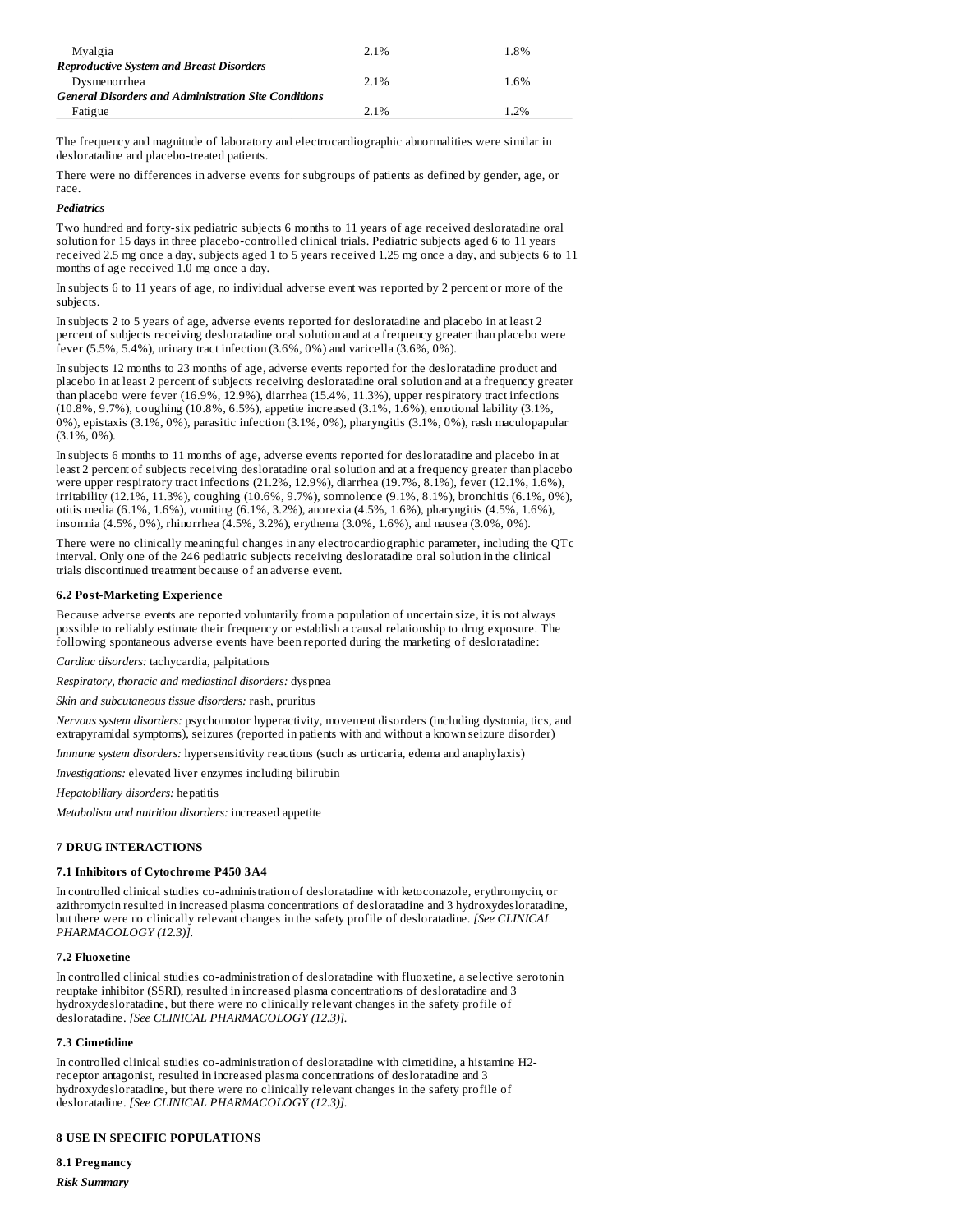The limited available data with desloratadine in pregnant women are not sufficient to inform a drugassociated risk for major birth defects and miscarriage. There are no adequate and well-controlled studies in pregnant women. Desloratadine given during organogenesis to pregnant rats was not teratogenic at the summed area under the concentration-time curve (AUC)-based exposures of desloratadine and its metabolite approximately 320 times that at the recommended human daily oral dose (RHD) of 5 mg/day. Desloratadine given during organogenesis to pregnant rabbits was not teratogenic at the AUC-based exposures of desloratadine approximately 230 times that at the RHD. Desloratadine given to pregnant rats during organogenesis through lactation resulted in reduced body weight and slow righting reflex of F1 pups at the summed AUC-based exposures of desloratadine and its metabolite approximately 70 times or greater than that at the RHD *[see Data]*.

The estimated background risk of major birth defects and miscarriage for the indicated populations is unknown. In the U.S. general population, the estimated background risk of major birth defects and miscarriage in clinically recognized pregnancies is 2 to 4% and 15 to 20%, respectively.

# *Data*

# *Animal Data:*

*Risk Summary*

Desloratadine was given orally during organogenesis to pregnant rats at doses of 6, 24 and 48 mg/kg/day (approximately 50, 200 and 320 times the summed AUC-based exposure of desloratadine and its metabolite at the RHD). No fetal malformations were present. Reduced fetal weights and skeletal variations noted at doses of 24 and 48 mg/kg/day were likely secondary to the maternal toxicities of reduced body weight gain and food consumption observed at the same doses. Desloratadine was also given orally during organogenesis to pregnant rabbits at doses of 15, 30 and 60 mg/kg/day (approximately 30, 70 and 230 times the AUC- based exposure of desloratadine at the RHD). No adverse effects to the fetus were noted. Reduced maternal body weight gain was noted in rabbits at 60 mg/kg/day. In a peri- and post-natal development study, desloratadine was given to rats orally during the peri- natal (Gestation Day 6) through lactation periods (Postpartum Day 21) at doses of 3, 9 and 18 mg/kg/day. Reduced body weight and slow righting reflex were reported in F1 pups at doses of 9 mg/kg/day or greater (approximately 70 times or greater than the summed AUC-based exposure of desloratadine and its metabolite at the RHD). Desloratadine had no effect on F1 pup development at 3 mg/kg/day (approximately 10 times the summed AUC-based exposure of desloratadine and its metabolite at the RHD). Maternal toxicities including reduced body weight gain and food consumption were noted at 18 mg/kg/day for F0 dams. F1 offspring were subsequently mated and there was no developmental toxicity for F2 pups observed.

#### **8.2 Lactation**

#### *Risk Summary*

Desloratadine passes into breast milk. There are not sufficient data on the effects of desloratadine on the breastfed infant or the effects of desloratadine on milk production. The decision should be made whether to discontinue nursing or to discontinue desloratadine, taking into account the developmental and health benefits of breastfeeding, the nursing mother's clinical need, and any potential adverse effects on the breastfed infant from desloratadine or from the underlying maternal condition.

#### **8.3 Females and Males of Reproductive Potential**

#### *Infertility*

There are no data available on human infertility associated with desloratadine.

There were no clinically relevant effects of desloratadine on female fertility in rats. A male specific decrease in fertility occurred at an oral desloratadine dose of 12 mg/kg or greater in rats (approximately 65 times the summed AUC-based exposure of desloratadine and its metabolite at the RHD). Male fertility was unaffected at a desloratadine dose of 3 mg/kg (approximately 10 times the summed AUCbased exposure of desloratadine and its metabolite at the RHD). *[See NONCLINICAL TOXICOLOGY (13.1).]*

# **8.4 Pediatric Us e**

The recommended dose of desloratadine oral solution in the pediatric population is based on crossstudy comparison of the plasma concentration of desloratadine in adults and pediatric subjects. The safety of desloratadine oral solution has been established in 246 pediatric subjects aged 6 months to 11 years in three placebo-controlled clinical studies. Since the course of seasonal and perennial allergic rhinitis and the effects of desloratadine are sufficiently similar in the pediatric and adult populations, it allows extrapolation from the adult efficacy data to pediatric patients. The effectiveness of desloratadine oral solution in these age groups is supported by evidence from adequate and wellcontrolled studies of desloratadine tablets in adults. The safety and effectiveness of desloratadine tablets or desloratadine oral solution have not been demonstrated in pediatric patients less than 6 months of age. *[See CLINICAL PHARMACOLOGY (12.3)].*

# **8.5 Geriatric Us e**

Clinical studies of desloratadine did not include sufficient numbers of subjects aged 65 and over to determine whether they respond differently from younger subjects. Other reported clinical experience has not identified differences between the elderly and younger patients. In general, dose selection for an elderly patient should be cautious, reflecting the greater frequency of decreased hepatic, renal, or cardiac function, and of concomitant disease or other drug therapy. *[See CLINICAL PHARMACOLOGY (12.3)].*

#### **8.6 Renal Impairment**

Dosage adjustment for patients with renal impairment is recommended *[see DOSAGE AND ADMINISTRATION (2.5) and CLINICAL PHARMACOLOGY (12.3)].*

#### **8.7 Hepatic Impairment**

Dosage adjustment for patients with hepatic impairment is recommended *[see DOSAGE AND ADMINISTRATION (2.5) and CLINICAL PHARMACOLOGY (12.3)].*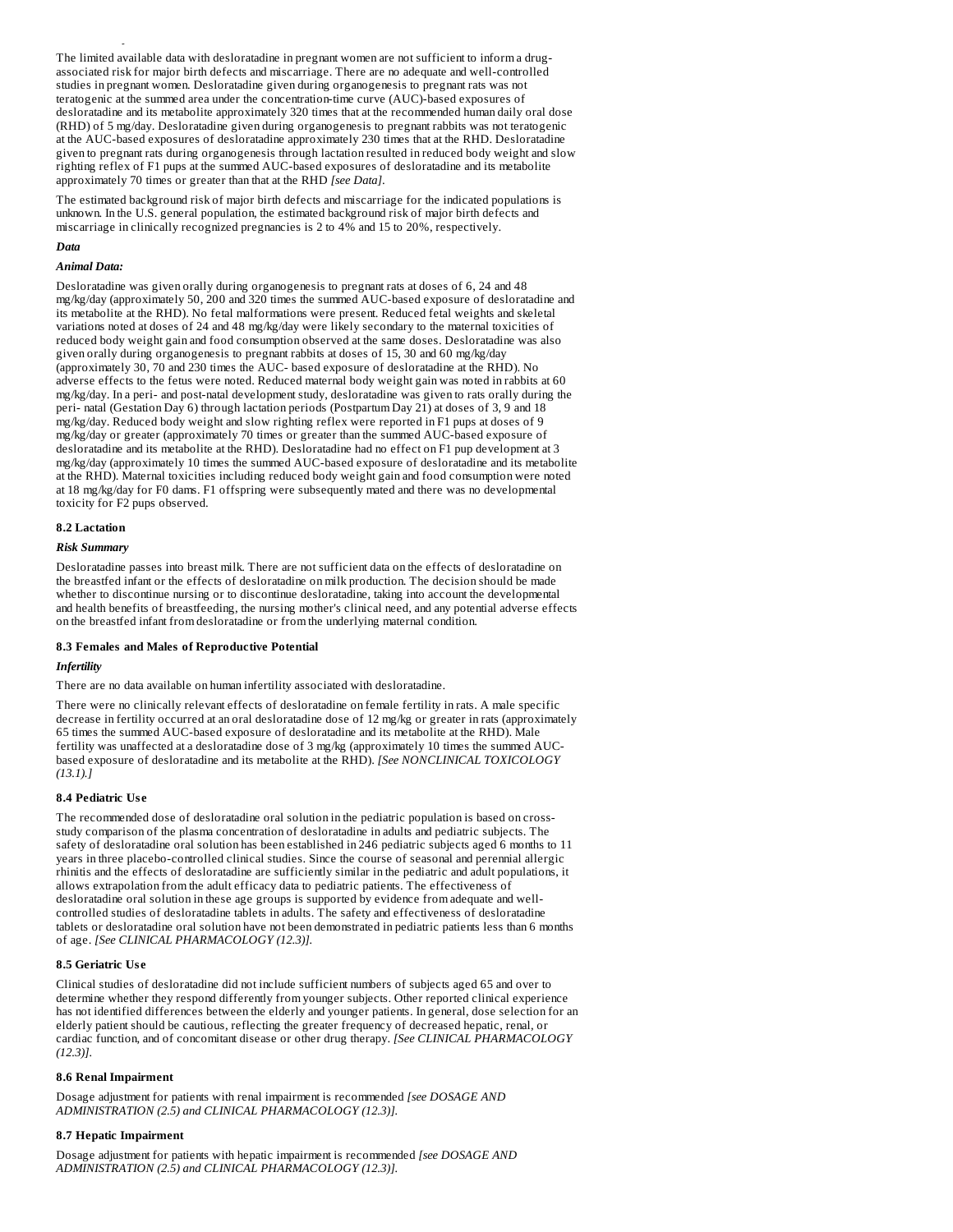# **9 DRUG ABUSE AND DEPENDENCE**

There is no information to indicate that abuse or dependency occurs with desloratadine tablets.

# **10 OVERDOSAGE**

In the event of overdose, consider standard measures to remove any unabsorbed drug. Symptomatic and supportive treatment is recommended. Desloratadine and 3-hydroxydesloratadine are not eliminated by hemodialysis.

Information regarding acute overdosage is limited to experience from post-marketing adverse event reports and from clinical trials conducted during the development of the desloratadine product. In a dose-ranging trial, at doses of 10 mg and 20 mg/day somnolence was reported.

In another study, no clinically relevant adverse events were reported in normal male and female volunteers who were given single daily doses of desloratadine 45 mg for 10 days *[See CLINICAL PHARMACOLOGY (12.2)].*

# **11 DESCRIPTION**

Desloratadine tablets USP, 5 mg are light blue, circular, biconvex, film-coated tablets debossed "LU" on one side and "S71" on other side, containing 5 mg desloratadine, an antihistamine, to be administered orally. Desloratadine tablets USP also contain the following excipients: anhydrous lactose, colloidal silicon dioxide, FD&C Blue#2/Indigo Carmine Aluminium Lake, hydrogenated vegetable oil, hypromellose, microcrystalline cellulose, polyethylene glycol, pregelatinised starch and titanium dioxide.

Desloratadine is a white to off-white crystalline powder that is freely soluble in dichloromethane and in methanol. It has an empirical formula:  $\rm{C_{19}H_{19}CN_{2}}$  and a molecular weight of 310.8. The chemical name is 8-chloro-6,11-dihydro-11-(4-piperdinylidene)-5*H*-benzo[5,6]cyclohepta[1,2-*b*]pyridine and has the following structure:

П

# **12 CLINICAL PHARMACOLOGY**

#### **12.1 Mechanism of Action**

Desloratadine is a long-acting tricyclic histamine antagonist with selective  $\rm H_{1}$ -receptor histamine antagonist activity. Receptor binding data indicates that at a concentration of 2 to 3 ng/mL (7 nanomolar), desloratadine shows significant interaction with the human histamine  $\rm H_{1}$ -receptor. Desloratadine inhibited histamine release from human mast cells *in vitro*. Results of a radiolabeled tissue distribution study in rats and a radioligand  $\rm H_1$ -receptor binding study in guinea pigs showed that desloratadine did not readily cross the blood brain barrier. The clinical significance of this finding is unknown.

### **12.2 Pharmacodynamics**

#### *Wheal and Flare*

Human histamine skin wheal studies following single and repeated 5 mg doses of desloratadine have shown that the drug exhibits an antihistaminic effect by 1 hour; this activity may persist for as long as 24 hours. There was no evidence of histamine-induced skin wheal tachyphylaxis within the desloratadine 5 mg group over the 28-day treatment period. The clinical relevance of histamine wheal skin testing is unknown.

# *Effects on QT c*

Single daily doses of 45 mg were given to normal male and female volunteers for 10 days. All ECGs obtained in this study were manually read in a blinded fashion by a cardiologist. In desloratadine-treated subjects, there was an increase in mean heart rate of 9.2 bpm relative to placebo. The QT interval was corrected for heart rate (QTc) by both the Bazett and Fridericia methods. Using the QTc (Bazett) there was a mean increase of 8.1 msec in desloratadine-treated subjects relative to placebo. Using QTc (Fridericia) there was a mean increase of 0.4 msec in desloratadine-treated subjects relative to placebo. No clinically relevant adverse events were reported.

### **12.3 Pharmacokinetics**

#### *Absorption*

Following oral administration of a desloratadine 5 mg tablet once daily for 10 days to normal healthy volunteers, the mean time to maximum plasma concentrations (T $_{\rm max}$ ) occurred at approximately 3 hours post dose and mean steady state peak plasma concentrations (C $_{\rm max}$ ) and AUC of 4 ng/mL and 56.9 ng·hr/mL were observed, respectively. Neither food nor grapefruit juice had an effect on the bioavailability ( $C_{\rm max}$  and AUC) of desloratadine.

The pharmacokinetic profile of desloratadine oral solution was evaluated in a three-way crossover study in 30 adult volunteers. A single dose of 10 mL of desloratadine oral solution containing 5 mg of desloratadine was bioequivalent to a single dose of 5 mg desloratadine tablet. Food had no effect on the bioavailability (AUC and  $C_{\rm max}$ ) of desloratadine oral solution.

# *Distribution*

Desloratadine and 3-hydroxydesloratadine are approximately 82% to 87% and 85% to 89% bound to plasma proteins, respectively. Protein binding of desloratadine and 3-hydroxydesloratadine was unaltered in subjects with impaired renal function.

#### *Metabolism*

Desloratadine (a major metabolite of loratadine) is extensively metabolized to 3-hydroxydesloratadine, an active metabolite, which is subsequently glucuronidated. The enzyme(s) responsible for the formation of 3-hydroxydesloratadine have not been identified. Data from clinical trials indicate that a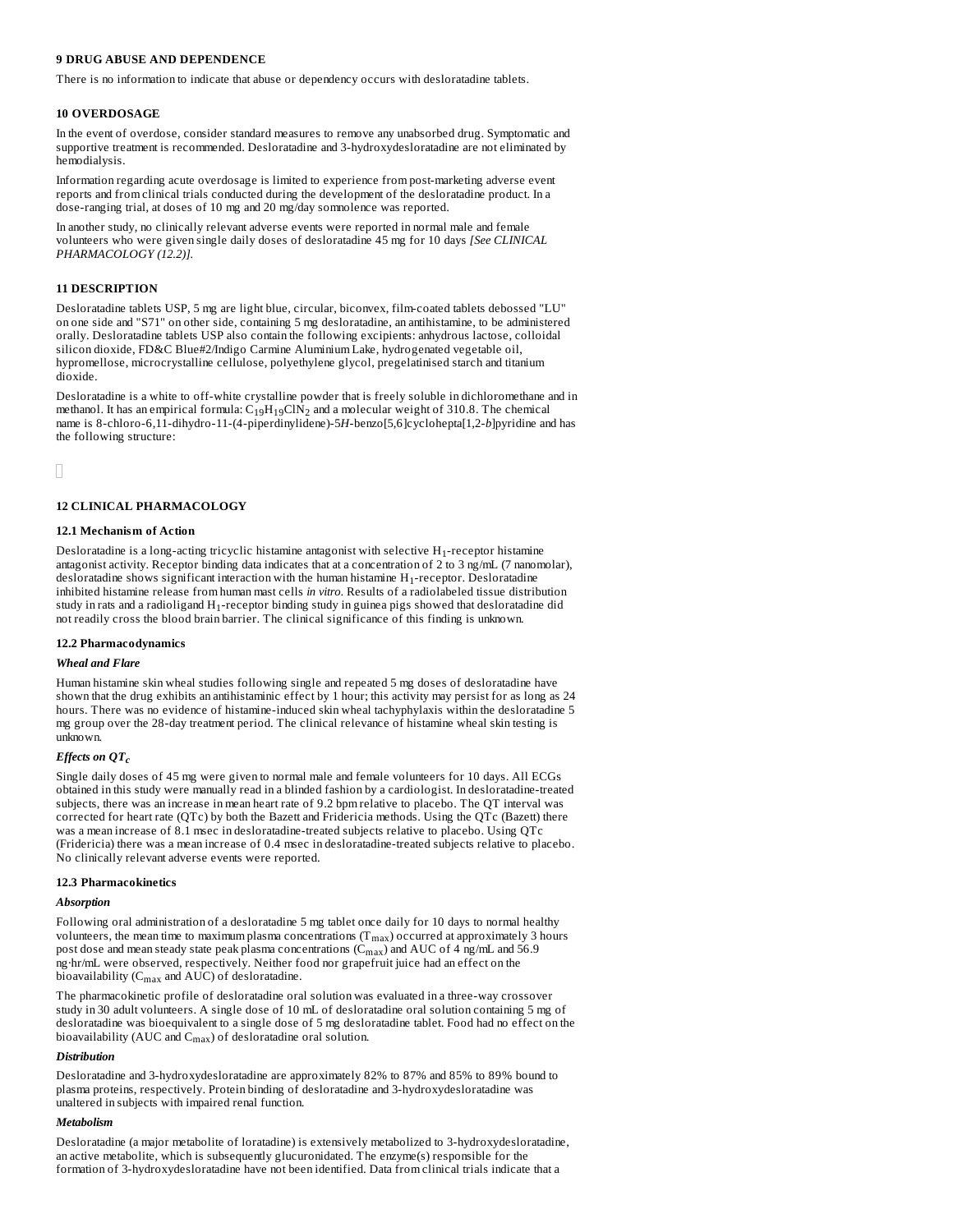subset of the general population has a decreased ability to form 3-hydroxydesloratadine, and are poor metabolizers of desloratadine. In pharmacokinetic studies (n=3748), approximately 6% of subjects were poor metabolizers of desloratadine (defined as a subject with an AUC ratio of 3-hydroxydesloratadine to desloratadine less than 0.1, or a subject with a desloratadine half-life exceeding 50 hours). These pharmacokinetic studies included subjects between the ages of 2 and 70 years, including 977 subjects aged 2 to 5 years, 1575 subjects aged 6 to 11 years, and 1196 subjects aged 12 to 70 years. There was no difference in the prevalence of poor metabolizers across age groups. The frequency of poor metabolizers was higher in Blacks (17%, n=988) as compared to Caucasians (2%, n=1,462) and Hispanics (2%, n=1,063). The median exposure (AUC) to desloratadine in the poor metabolizers was approximately 6-fold greater than in the subjects who are not poor metabolizers. Subjects who are poor metabolizers of desloratadine cannot be prospectively identified and will be exposed to higher levels of desloratadine following dosing with the recommended dose of desloratadine. In multidose clinical safety studies, where metabolizer status was identified, a total of 94 poor metabolizers and 123 normal metabolizers were enrolled and treated with desloratadine oral solution for 15 to 35 days. In these studies, no overall differences in safety were observed between poor metabolizers and normal metabolizers. Although not seen in these studies, an increased risk of exposure-related adverse events in patients who are poor metabolizers cannot be ruled out.

#### *Elimination*

The mean plasma elimination half-life of desloratadine was approximately 27 hours.  $C_{\rm max}$  and  $\rm AUC$ values increased in a dose proportional manner following single oral doses between 5 and 20 mg. The degree of accumulation after 14 days of dosing was consistent with the half-life and dosing frequency. A human mass balance study documented a recovery of approximately 87% of the <sup>14</sup>C-desloratadine dose, which was equally distributed in urine and feces as metabolic products. Analysis of plasma 3 hydroxydesloratadine showed similar  $\texttt{T}_{\max}$  and half-life values compared to desloratadine.

# *Special Populations*

# *Geriatric Subjects:*

In older subjects (≥65 years old; n=17) following multiple-dose administration of desloratadine tablets, the mean C $_{\rm max}$  and AUC values for desloratadine were 20% greater than in younger subjects (<65 years old). The oral total body clearance (CL/F) when normalized for body weight was similar between the two age groups. The mean plasma elimination half-life of desloratadine was 33.7 hr in subjects ≥65 years old. The pharmacokinetics for 3-hydroxydesloratadine appeared unchanged in older versus younger subjects. These age-related differences are unlikely to be clinically relevant and no dosage adjustment is recommended in elderly subjects.

#### *Pediatric Subjects:*

In subjects 6 to 11 years old, a single dose of 5 mL of desloratadine oral solution containing 2.5 mg of desloratadine, resulted in desloratadine plasma concentrations similar to those achieved in adults administered a single 5 mg desloratadine tablet. In subjects 2 to 5 years old, a single dose of 2.5 mL of desloratadine oral solution containing 1.25 mg of desloratadine, resulted in desloratadine plasma concentrations similar to those achieved in adults administered a single 5 mg desloratadine tablet. However, the  $\rm{C_{max}}$  and AUC of the metabolite (3-hydroxydesloratadine) were 1.27 and 1.61 times higher for the 5 mg dose of oral solution administered in adults compared to the  $\rm{C_{max}}$  and  $\rm{AUC}$ obtained in children 2 to 11 years of age receiving 1.25 to 2.5 mg of desloratadine oral solution.

A single dose of either 2.5 mL or 1.25 mL of desloratadine oral solution containing 1.25 mg or 0.625 mg, respectively, of desloratadine was administered to subjects 6 to 11 months of age and 12 to 23 months of age. The results of a population pharmacokinetic analysis indicated that a dose of 1 mg for subjects aged 6 to 11 months and 1.25 mg for subjects 12 to 23 months of age is required to obtain desloratadine plasma concentrations similar to those achieved in adults administered a single 5 mg dose of desloratadine oral solution.

#### *Renally Impaired:*

Desloratadine pharmacokinetics following a single dose of 7.5 mg were characterized in patients with mild (n=7; creatinine clearance 51 to 69 mL/min/1.73 m<sup>2</sup>), moderate (n=6; creatinine clearance 34 to 43  $mL/min/1.73 m<sup>2</sup>$ ), and severe (n=6; creatinine clearance 5 to 29 mL/min/1.73 m<sup>2</sup>) renal impairment or hemodialysis dependent (n=6) patients. In patients with mild and moderate renal impairment, median  $\rm C_{max}$ and AUC values increased by approximately 1.2- and 1.9-fold, respectively, relative to subjects with normal renal function. In patients with severe renal impairment or who were hemodialysis dependent,  $\rm C_{max}$  and AUC values increased by approximately 1.7- and 2.5-fold, respectively. Minimal changes in 3-hydroxydesloratadine concentrations were observed. Desloratadine and 3-hydroxydesloratadine were poorly removed by hemodialysis. Plasma protein binding of desloratadine and 3-hydroxydesloratadine was unaltered by renal impairment. Dosage adjustment for patients with renal impairment is recommended *[see DOSAGE AND ADMINISTRATION (2.5)].*

#### *Hepatically Impaired:*

Desloratadine pharmacokinetics were characterized following a single oral dose in patients with mild  $(n=4)$ , moderate  $(n=4)$ , and severe  $(n=4)$  hepatic impairment as defined by the Child-Pugh classification of hepatic function and 8 subjects with normal hepatic function. Patients with hepatic impairment, regardless of severity, had approximately a 2.4-fold increase in AUC as compared with normal subjects. The apparent oral clearance of desloratadine in patients with mild, moderate, and severe hepatic impairment was 37%, 36%, and 28% of that in normal subjects, respectively. An increase in the mean elimination half-life of desloratadine in patients with hepatic impairment was observed. For 3 hydroxydesloratadine, the mean  $\mathsf{C}_{\max}$  and AUC values for patients with hepatic impairment were not statistically significantly different from subjects with normal hepatic function. Dosage adjustment for patients with hepatic impairment is recommended *[see DOSAGE AND ADMINISTRATION (2.5)].*

#### *Gender:*

Female subjects treated for 14 days with desloratadine tablets had 10% and 3% higher desloratadine  $\rm C_{max}$  and AUC values, respectively, compared with male subjects. The 3-hydroxydesloratadine  $\rm C_{max}$ and AUC values were also increased by 45% and 48%, respectively, in females compared with males. However, these apparent differences are not likely to be clinically relevant and therefore no dosage adjustment is recommended.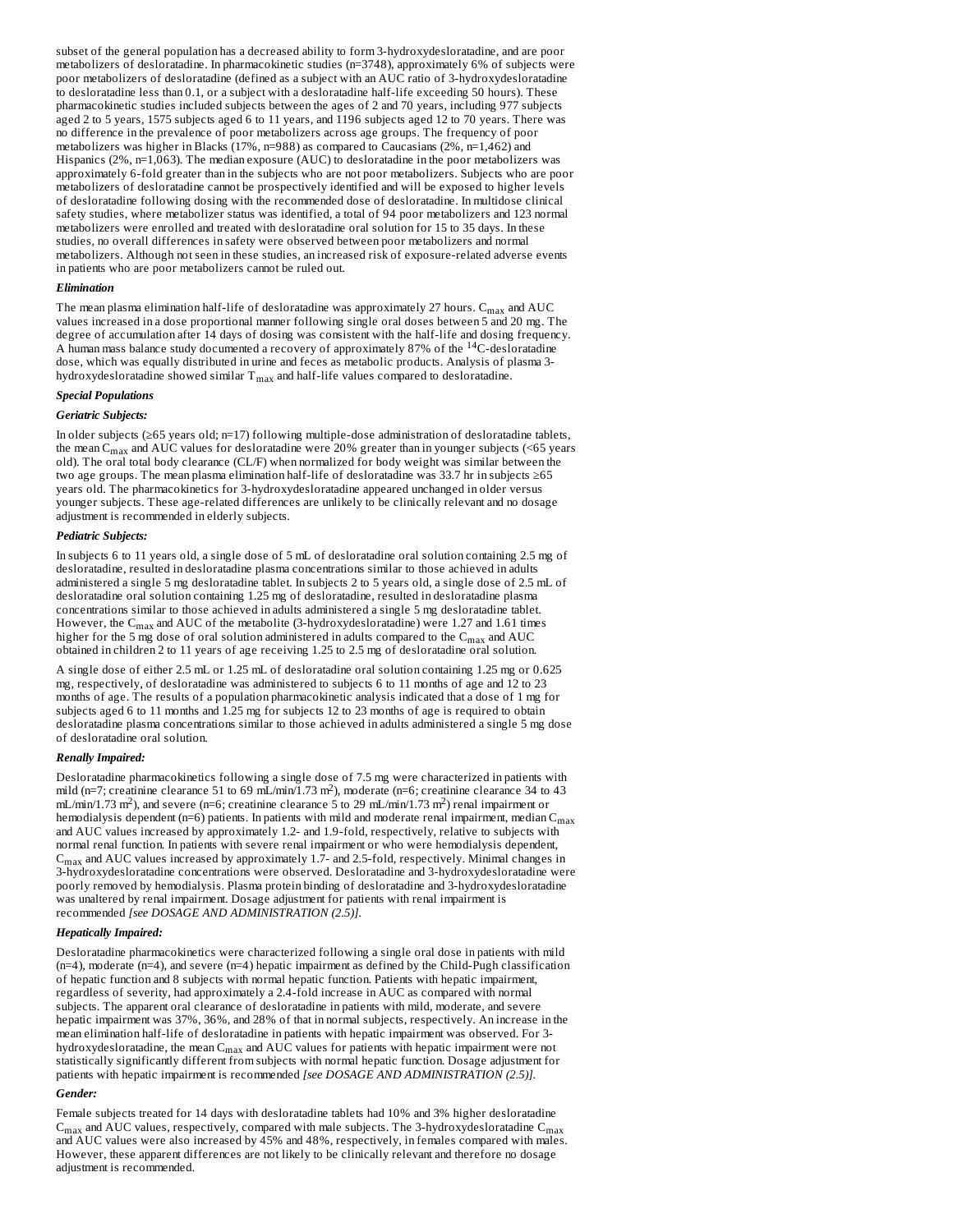## *Race:*

Following 14 days of treatment with desloratadine tablets, the  $C_{\rm max}$  and AUC values for desloratadine were 18% and 32% higher, respectively, in Blacks compared with Caucasians. For 3 hydroxydesloratadine there was a corresponding  $10\%$  reduction in  $\rm C_{max}$  and  $\rm AUC$  values in Blacks compared to Caucasians. These differences are not likely to be clinically relevant and therefore no dose adjustment is recommended.

# *Drug Interactions:*

In two controlled crossover clinical pharmacology studies in healthy male (n=12 in each study) and female (n=12 in each study) volunteers, desloratadine 7.5 mg (1.5 times the daily dose) once daily was coadministered with erythromycin 500 mg every 8 hours or ketoconazole 200 mg every 12 hours for 10 days. In three separate controlled, parallel group clinical pharmacology studies, desloratadine at the clinical dose of 5 mg has been coadministered with azithromycin 500 mg followed by 250 mg once daily for 4 days (n=18) or with fluoxetine 20 mg once daily for 7 days after a 23-day pretreatment period with fluoxetine (n=18) or with cimetidine 600 mg every 12 hours for 14 days (n=18) under steady-state conditions to normal healthy male and female volunteers. Although increased plasma concentrations ( $C_{\rm max}$  and AUC <sub>0 to 24 hrs</sub>) of desloratadine and 3-hydroxydesloratadine were observed (see Table 2), there were no clinically relevant changes in the safety profile of desloratadine, as assessed by electrocardiographic parameters (including the corrected QT interval), clinical laboratory tests, vital signs, and adverse events.

| Table 2 Changes in Desloratadine and 3-Hydroxydesloratadine Pharmacokinetics in Healthy |
|-----------------------------------------------------------------------------------------|
| Male and Female Volunteers                                                              |

|                                                              | Desloratadine    |                      |                  | 3-Hydroxydesloratadine |
|--------------------------------------------------------------|------------------|----------------------|------------------|------------------------|
|                                                              | $C_{\text{max}}$ | AUC<br>$0$ to 24 hrs | $C_{\text{max}}$ | AUC<br>$0$ to 24 hrs   |
| Erythromycin<br>$(500 \text{ mg } Q8h)$                      | $+24%$           | $+14%$               | $+43%$           | $+40%$                 |
| Ketoconazole<br>$(200 \text{ mg } Q12h)$                     | $+45%$           | $+39%$               | $+43%$           | $+72%$                 |
| Azithromycin<br>(500 mg day 1, 250 mg<br>$QD \times 4$ days) | $+15%$           | $+5%$                | $+15%$           | $+4%$                  |
| Fluoxetine<br>$(20 \text{ mg } QD)$                          | $+15%$           | $+0\%$               | $+17%$           | $+13%$                 |
| Cimetidine<br>$(600 \text{ mg } Q12h)$                       | $+12%$           | $+19%$               | $-11%$           | $-3%$                  |

#### **13 NONCLINICAL TOXICOLOGY**

#### **13.1 Carcinogenesis, Mutagenesis, Impairment of Fertility**

#### *Carcinogenicity Studies*

The carcinogenic potential of desloratadine was assessed using a loratadine study in rats and a desloratadine study in mice. In a 2-year study in rats, loratadine was administered in the diet at doses up to 25 mg/kg/day (approximately 45 times the summed AUC-based exposure of desloratadine and its metabolite at the RHD). A significantly higher incidence of hepatocellular tumors (combined adenomas and carcinomas) was observed in males given 10 mg/kg/day of loratadine (approximately 10 times the summed AUC-based exposure of desloratadine and its metabolite at the RHD) and in males and females given 25 mg/kg/day of loratadine. The clinical significance of these findings during long-term use of desloratadine is not known. In a 2-year dietary study in mice, males and females given up to 16 mg/kg/day and 32 mg/kg/day desloratadine, respectively (approximately 30 and 70 times the summed AUC-based exposure of desloratadine and its metabolite at the RHD, respectively), did not show significant increases in the incidence of any tumors.

#### *Genotoxicity Studies*

In genotoxicity studies with desloratadine, there was no evidence of genotoxic potential in a reverse mutation assay (*Salmonella/E. coli* mammalian microsome bacterial mutagenicity assay) or in 2 assays for chromosomal aberrations (human peripheral blood lymphocyte clastogenicity assay and mouse bone marrow micronucleus assay).

## *Impairment of Fertility*

In a female fertility study, desloratadine was given to female rats orally 14 days prior to and throughout mating until Gestation Day 7 at doses of 6, 12 and 24 mg/kg/day. An increase in preimplantation loss and a decrease in number of implantations and fetuses noted at 24 mg/kg (approximately 200 times the summed AUC-based exposure of desloratadine and its metabolite at the RHD) was likely due to maternal toxicities including reduced body weight gain and food consumption. In a male fertility study in rats, desloratadine was given orally to male rats for 70 days prior to mating and throughout the mating period (total dosing period 106 to 108 days) at doses of 3, 12 and 40 mg/kg/day. Reduced body weight gain, food consumption, and absolute organ weights of testes, epididymis, and cauda epididymis were noted at 40 mg/kg/day. A male-specific decrease in fertility, demonstrated by reduced female conception rates, decreased sperm numbers and motility, and histopathologic changes in testes and epididymis, occurred at a dose of 12 mg/kg or greater (approximately 65 times or greater than the summed AUC-based exposure of desloratadine and its metabolite at the RHD). Desloratadine had no effect on male fertility in rats at 3 mg/kg/day (approximately 10 times the summed AUC-based exposure of desloratadine and its metabolite at the RHD).

# **14 CLINICAL STUDIES**

# **14.1 Seasonal Allergic Rhinitis**

The clinical efficacy and safety of desloratadine tablets were evaluated in over 2300 patients 12 to 75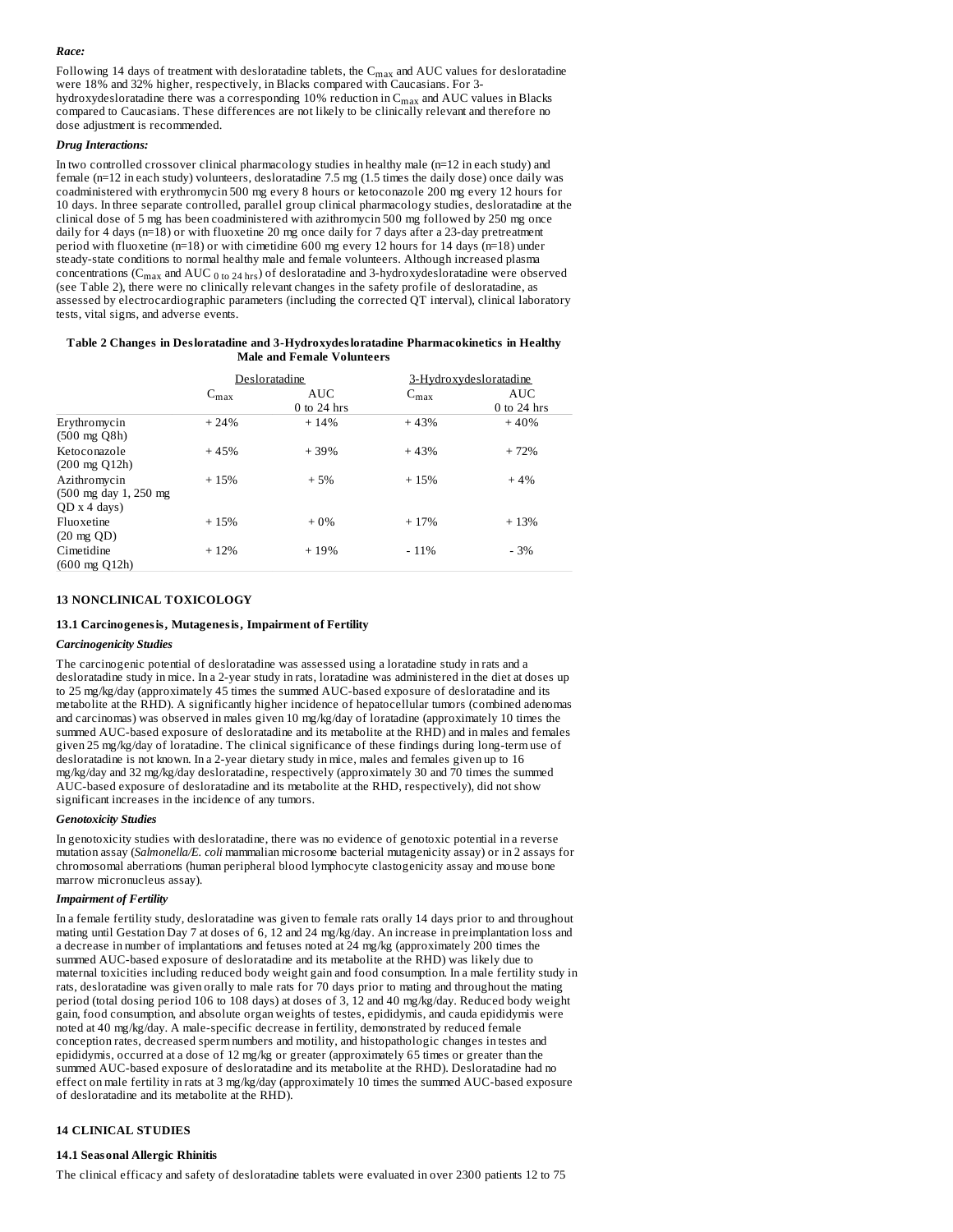years of age with seasonal allergic rhinitis. A total of 1838 patients received 2.5 to 20 mg/day of desloratadine in 4 double-blind, randomized, placebo-controlled clinical trials of 2 to 4 weeks' duration conducted in the United States. The results of these studies demonstrated the efficacy and safety of desloratadine tablets, 5 mg in the treatment of adult and adolescent patients with seasonal allergic rhinitis. In a dose-ranging trial, desloratadine 2.5 to 20 mg/day was studied. Doses of 5, 7.5, 10, and 20 mg/day were superior to placebo; and no additional benefit was seen at doses above 5.0 mg. In the same study, an increase in the incidence of somnolence was observed at doses of 10 mg/day and 20 mg/day (5.2% and 7.6%, respectively), compared to placebo (2.3%).

In two 4-week studies of 924 patients (aged 15 to 75 years) with seasonal allergic rhinitis and concomitant asthma, desloratadine tablets, 5 mg once daily improved rhinitis symptoms, with no decrease in pulmonary function. This supports the safety of administering desloratadine tablets to adult patients with seasonal allergic rhinitis with mild to moderate asthma.

Desloratadine tablets, 5 mg once daily significantly reduced the Total Symptom Score (the sum of individual scores of nasal and non-nasal symptoms) in patients with seasonal allergic rhinitis. See Table 3.

# Table 3 TOTAL SYMPTOM SCORE (TSS) Changes in a 2-Week Clinical Trial in Patients with Seasonal Allergic Rhinitis

| <b>Treatment Group</b><br>(n)                  | Mean Baseline*<br>(SEM) | Change from<br>Baseline**<br>(SEM) | Placebo<br>Comparison<br>$(P-value)$ |
|------------------------------------------------|-------------------------|------------------------------------|--------------------------------------|
| <b>Desloratadine Tablets</b><br>5.0 mg $(171)$ | 14.2(0.3)               | $-4.3(0.3)$                        | P<0.01                               |
| Placebo (173)                                  | 13.7(0.3)               | $-2.5(0.3)$                        |                                      |

SEM=Standard Error of the Mean

\*At baseline, a total nasal symptom score (sum of 4 individual symptoms) of at least 6 and a total non-nasal symptom score (sum of 4 individual symptoms) of at least 5 (each symptom scored 0 to 3 where 0=no symptom and 3=severe symptoms) was required for trial eligibility. TSS ranges from 0=no symptoms to 24=maximal symptoms. \*\*Mean reduction in TSS averaged over the 2-week treatment period.

There were no significant differences in the effectiveness of desloratadine tablets, 5 mg across subgroups of patients defined by gender, age, or race.

#### **14.2 Perennial Allergic Rhinitis**

The clinical efficacy and safety of desloratadine tablets, 5 mg were evaluated in over 1300 patients 12 to 80 years of age with perennial allergic rhinitis. A total of 685 patients received 5 mg/day of desloratadine tablets in two double-blind, randomized, placebo-controlled clinical trials of 4 weeks' duration conducted in the United States and internationally. In one of these studies desloratadine tablets, 5 mg once daily was shown to significantly reduce the Total Symptom Score in patients with perennial allergic rhinitis (Table 4).

#### **Table 4TOTAL SYMPTOM SCORE (TSS) Changes in a 4-Week Clinical Trial in Patients with Perennial Allergic Rhinitis**

| <b>Treatment Group</b><br>(n)  | Mean Baseline*<br>(SEM) | <b>Change from</b><br>Baseline**<br>(SEM) | Placebo<br>Comparison<br>$(P-value)$ |  |
|--------------------------------|-------------------------|-------------------------------------------|--------------------------------------|--|
| <b>Desloratadine Tablets</b>   | 12.37(0.18)             | $-4.06(0.21)$                             | $P=0.01$                             |  |
| $5.0 \text{ mg } (337)$        |                         |                                           |                                      |  |
| Placebo (337)                  | 12.30(0.18)             | $-3.27(0.21)$                             |                                      |  |
| SEM=Standard Error of the Mean |                         |                                           |                                      |  |

\*At baseline, average of total symptom score (sum of 5 individual nasal symptoms and 3 nonnasal symptoms, each symptom scored 0 to 3 where 0=no symptom and 3=severe symptoms) of at least 10 was required for trial eligibility. TSS ranges from 0=no symptoms to 24=maximal symptoms. \*\*Mean reduction in TSS averaged over the 4-week treatment period.

# **16 HOW SUPPLIED/STORAGE AND HANDLING**

Product: 71335-1000

NDC: 71335-1000-1 30 TABLET, FILM COATED in a BOTTLE

NDC: 71335-1000-2 90 TABLET, FILM COATED in a BOTTLE

# **17 PATIENT COUNSELING INFORMATION**

Advise the patient to read the FDA-approved patient labeling (Patient Information).

#### **17.1 Information for Patients**

- Patients should be instructed to use desloratadine tablets as directed.
- As there are no food effects on bioavailability, patients can be instructed that desloratadine tablets may be taken without regard to meals.
- Patients should be advised not to increase the dose or dosing frequency as studies have not demonstrated increased effectiveness at higher doses and somnolence may occur.

The brands listed are trademarks of their respective owners and are not trademarks of Lupin Pharmaceuticals, Inc. The makers of these brands are not affiliated with and do not endorse Lupin Pharmaceuticals, Inc. or its products.

Manufactured for:

**Lupin Pharmaceuticals, Inc.**

Baltimore, Maryland 21202

United States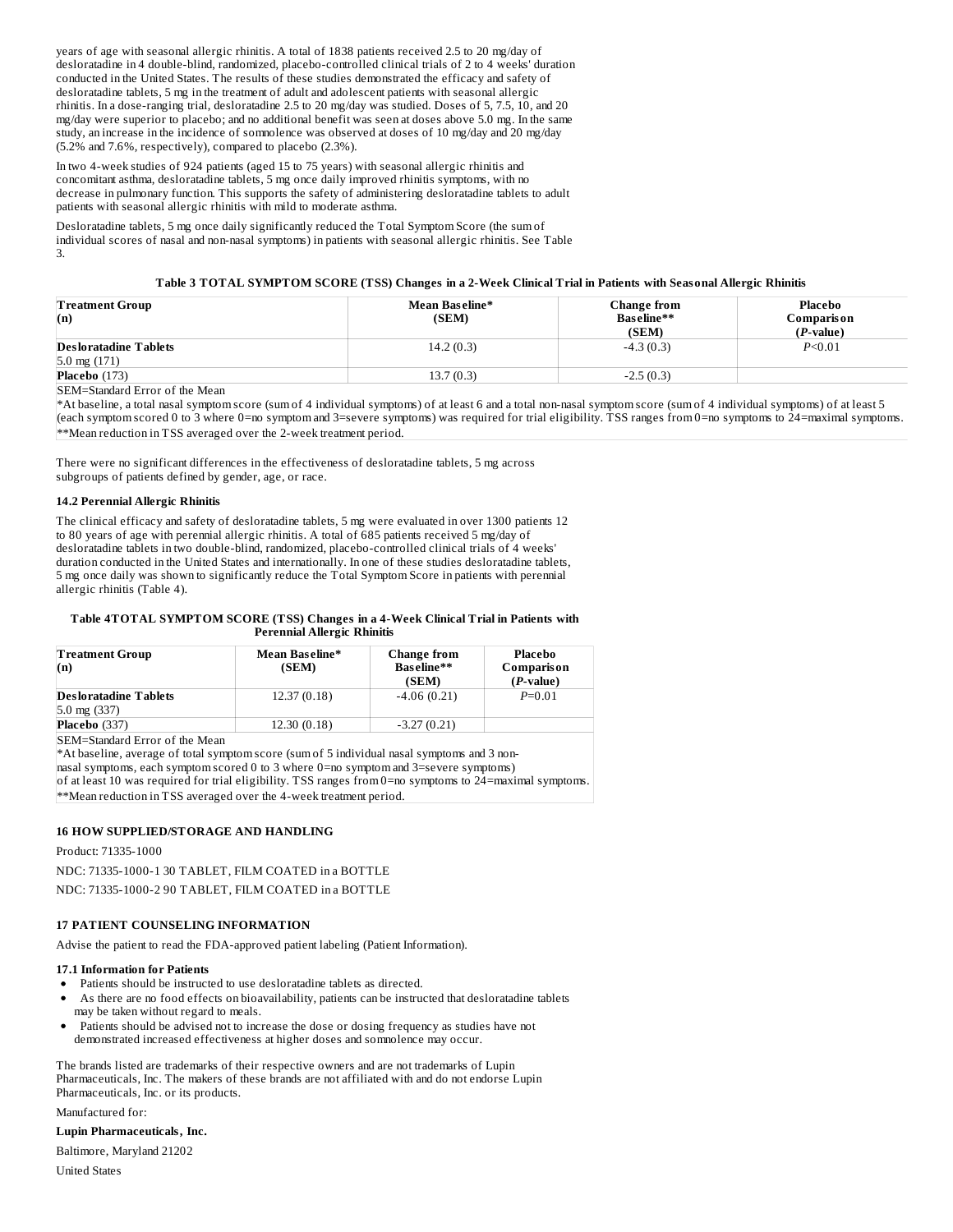# Manufactured by:

**Lupin Limited**

Goa 403 722

INDIA

Revised: April 19, 2019 ID#: 260084

# **PATIENT INFORMATION LEAFLET**

# **DESLORATADINE (DES-lor-A-ta-deen)**

# **TABLETS USP**

# **Rx only**

Read the Patient Information that comes with desloratadine tablets before you start taking it and each time you get a refill. There may be new information. This leaflet is a summary of the information for patients. Your doctor or pharmacist can give you additional information. This leaflet does not take the place of talking to your doctor about your medical condition or treatment.

# **What are desloratadine tablets?**

Desloratadine tablets are prescription medicine that contains the medicine desloratadine (an antihistamine).

Desloratadine tablets are used to help control the symptoms of:

- seasonal allergic rhinitis (sneezing, stuffy nose, runny nose and itching of the nose) in people 12 years of age and older.
- perennial allergic rhinitis (sneezing, stuffy nose, runny nose and itching of the nose) in people 12 years of age and older.

Desloratadine tablets are not for children younger than 6 months of age.

# **Who should not take desloratadine tablets?**

Do not take desloratadine tablets if you:

- are allergic to desloratadine or any of the ingredients in desloratadine tablets. See the end of this
- leaflet for a complete list of ingredients.
- $\bullet$ are allergic to loratadine (Alavert, Claritin).

Talk to your doctor before taking this medicine if you have any questions about whether or not to take this medicine.

# **What should I tell my doctor before taking desloratadine tablets?**

- Before you take desloratadine tablets, tell your doctor if you:
- $\bullet$ have liver or kidney problems.
- $\bullet$ have any other medical conditions.
- are pregnant or plan to become pregnant. It is not known if desloratadine tablets will harm your unborn baby. Talk to your doctor if you are pregnant or plan to become pregnant.
- are breast-feeding or plan to breast-feed. Desloratadine **can pass into your breast milk** . Talk to your doctor about the best way to feed your baby if you take desloratadine tablets.

**Tell your doctor about all the medicines you take,** including prescription and non-prescription medicines, vitamins and herbal supplements. Desloratadine tablets may affect the way other medicines

work, and other medicines may affect how desloratadine works. Especially tell your doctor if you take:

- ketoconazole (Nizoral)
- erythromycin (Ery-tab, Eryc, PCE)  $\bullet$
- $\bullet$ azithromycin (Zithromax, Zmax)
- antihistamines
- fluoxetine (Prozac)
- cimetidine (Tagamet)

Know the medicines you take. Keep a list of your medicines and show it to your doctor and pharmacist when you get a new medicine.

# **How should I take desloratadine tablets?**

- Take desloratadine tablets exactly as your doctor tells you to take it.
- Do not change your dose of desloratadine tablets or take more often than prescribed.
- Desloratadine tablets can be taken with or without food.
- If you take too much desloratadine tablets, call your doctor or get medical attention right away.

# **What are the possible side effects of desloratadine tablets?**

Desloratadine tablets may cause serious side effects, including:

• Allergic reactions. Stop taking desloratadine tablets and call your doctor right away or get emergency help if you have any of these symptoms:

- rash
- $\bullet$ itching
- hives
- $\bullet$ swelling of your lips, tongue, face, and throat
- shortness of breath or trouble breathing

The most common side effects of desloratadine tablets in adults and children 12 years of age and older

with allergic rhinitis include:

- sore throat
- dry mouth
- muscle pain tiredness $\bullet$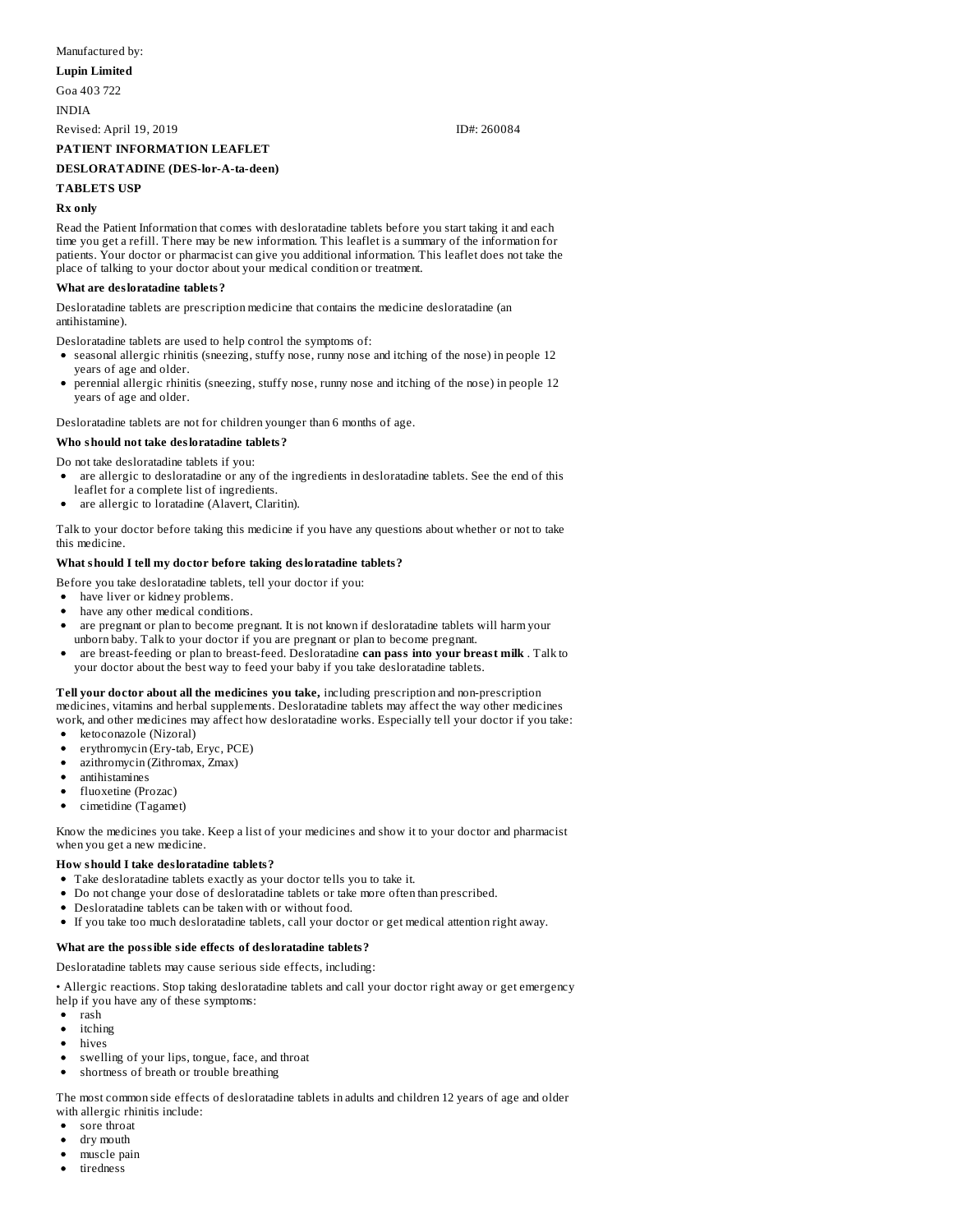- sleepiness
- menstrual pain

Increased sleepiness or tiredness can happen if you take more desloratadine tablets than your doctor prescribed to you.

Tell your doctor if you have any side effect that bothers you or that does not go away.

These are not all of the possible side effects of desloratadine tablets. For more information, ask your doctor or pharmacist.

# Call your doctor for medical advice about side effects. **You may report side effects to Lupin Pharmaceuticals, Inc at 1-800-399-2561 or FDA at 1-800-FDA-1088 or www.fda.gov/medwatch**

# **How should I store desloratadine tablets?**

- Store at 25° C (77° F); excursions permitted to 15° to 30° C (59° to 86° F).
- **Desloratadine tablets** are sensitive to heat. Do not store above 86°F (30°C).
- Protect **desloratadine tablets** from moisture.

Keep **desloratadine tablets** and all medicines out of the reach of children.

### **General information about desloratadine tablets**

Medicines are sometimes prescribed for purposes other than those listed in a patient information leaflet. Do not use desloratadine tablets for a condition for which it was not prescribed. Do not give desloratadine tablets to other people, even if they have the same condition you have. It may harm them.

This Patient Information leaflet summarizes the most important information about desloratadine tablets. If you would like more information, talk with your doctor. You can ask your pharmacist or doctor for information about desloratadine tablets that is written for health professionals.

#### **What are the ingredients in desloratadine tablets?**

Active ingredient: desloratadine

**Inactive ingredients in desloratadine tablets:** anhydrous lactose, colloidal silicon dioxide, FD&C Blue#2/Indigo Carmine Aluminium Lake, hydrogenated vegetable oil, hypromellose, microcrystalline cellulose, polyethylene glycol, pregelatinised starch and titanium dioxide.

The brands listed are trademarks of their respective owners and are not trademarks of Lupin Pharmaceuticals, Inc. The makers of these brands are not affiliated with and do not endorse Lupin Pharmaceuticals, Inc. or its products.

Manufactured for:

# **Lupin Pharmaceuticals, Inc.**

Baltimore, Maryland 21202

United States

Manufactured by:

# **Lupin Limited**

Goa 403 722

INDIA

Revised: May 2017 **ID#: 251572** 

#### **Desloratadine 5mg tablet**



| <b>DESLORATADINE</b>                                                                       |                          |                    |                               |                 |
|--------------------------------------------------------------------------------------------|--------------------------|--------------------|-------------------------------|-----------------|
| desloratadine tablet, film coated                                                          |                          |                    |                               |                 |
|                                                                                            |                          |                    |                               |                 |
| <b>Product Information</b>                                                                 |                          |                    |                               |                 |
| Product Type                                                                               | HUMAN PRESCRIPTION DRUG  | Item Code (Source) | NDC:71335-1000(NDC:68180-153) |                 |
| <b>Route of Administration</b>                                                             | ORAL.                    |                    |                               |                 |
|                                                                                            |                          |                    |                               |                 |
|                                                                                            |                          |                    |                               |                 |
| <b>Active Ingredient/Active Moiety</b>                                                     |                          |                    |                               |                 |
| <b>Ingredient Name</b>                                                                     | <b>Basis of Strength</b> | Strength           |                               |                 |
| <b>DESLORATADINE</b><br>DESLORATADINE (UNII: FVF865388R) (DESLORATADINE - UNII:FVF865388R) |                          |                    |                               | 5 <sub>mg</sub> |
|                                                                                            |                          |                    |                               |                 |